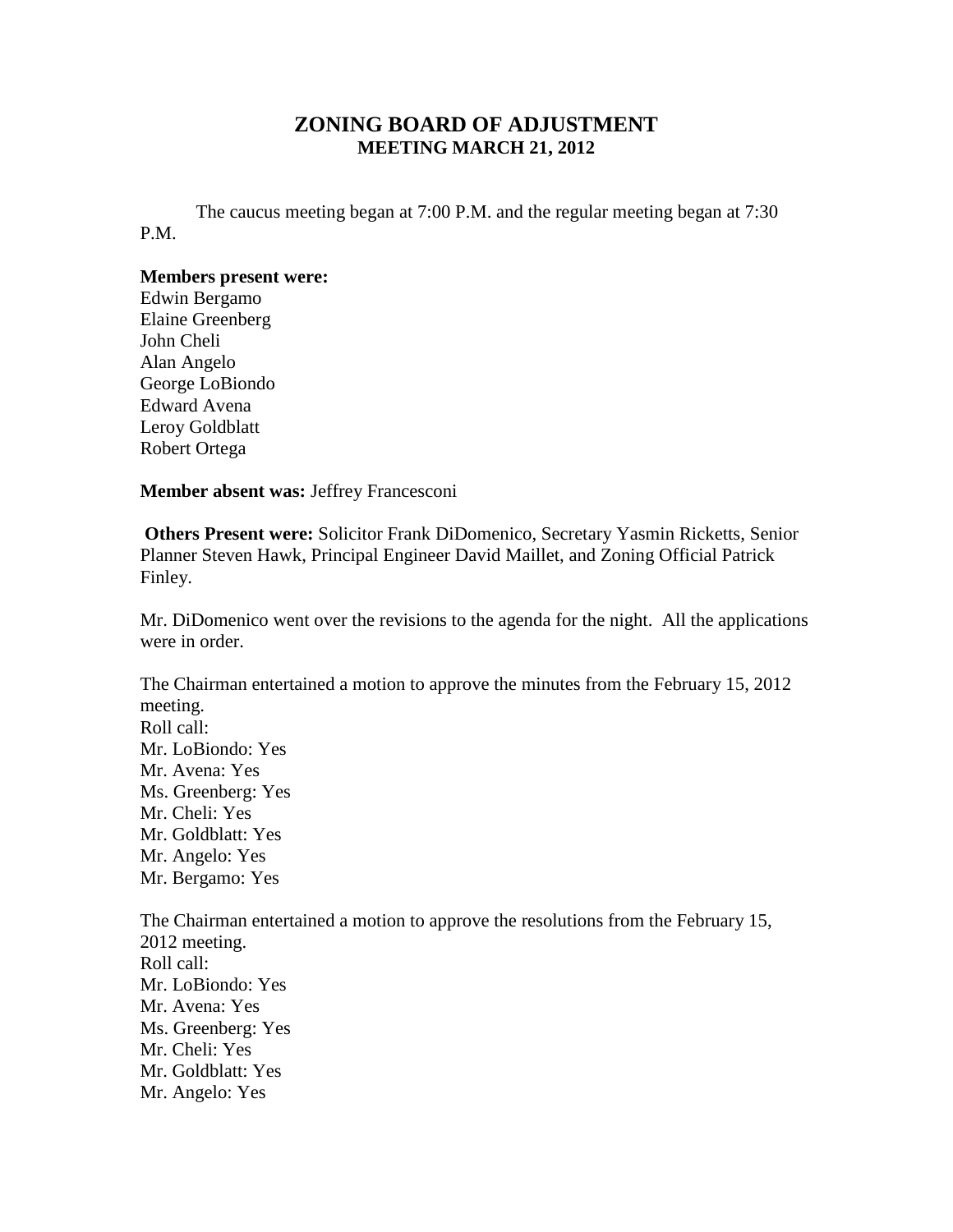## Mr. Bergamo: Yes

Applicant- **Daniel Avena Jr.,** 3692 Conley Drive, Block 6501, Lot 21, Zone R-4. Mr. Edward Avena excused himself because of a conflict. Mr. Daniel Avena testified on his own behalf and would like to construct a 1200 square foot garage for his personal belongings. The height of the garage will be 10' high.

Chairman entertained a motion to close the public hearing. Roll call: Mr. LoBiondo: Yes Mr. Ortega: Yes Ms. Greenberg: Yes Mr. Cheli: Yes Mr. Goldblatt: Yes Mr. Angelo: Yes Mr. Bergamo: Yes

Mr. Goldblatt made a motion to approve the application for a 1200 square foot garage. Roll call: Mr. LoBiondo: Yes Mr. Ortega: Yes Ms. Greenberg: Yes Mr. Cheli: Yes Mr. Goldblatt: Yes Mr. Angelo: Yes Mr. Bergamo: Yes

Application was **granted**.

Applicant- **Because We Love You**, 85 E. Walnut Road, Block 5801, Lot 4, Zones R-5/I-3. Mr. Edward Avena and Mr. George LoBiondo excused themselves because of conflicts. The applicant was represented by Steven Fabietti, Esq., and was requesting to convert the use of a property from a veteran's house to a church. Chairman made a motion to close the public hearing. The property is in a split zone R-5 and I-3. The site meets most of the requirements. There will be thirty three parking spaces, and it will have ninety nine seats inside. The parking stall width exceeds the ordinance size.

Mr. Hawk explained that the site has an approved site plan, there is pavement, and parking spaces.

Mr. Ortega wanted to know if there was screening between the two buildings.

Mr. Hawk explained that there should be screening between the building and a residential use.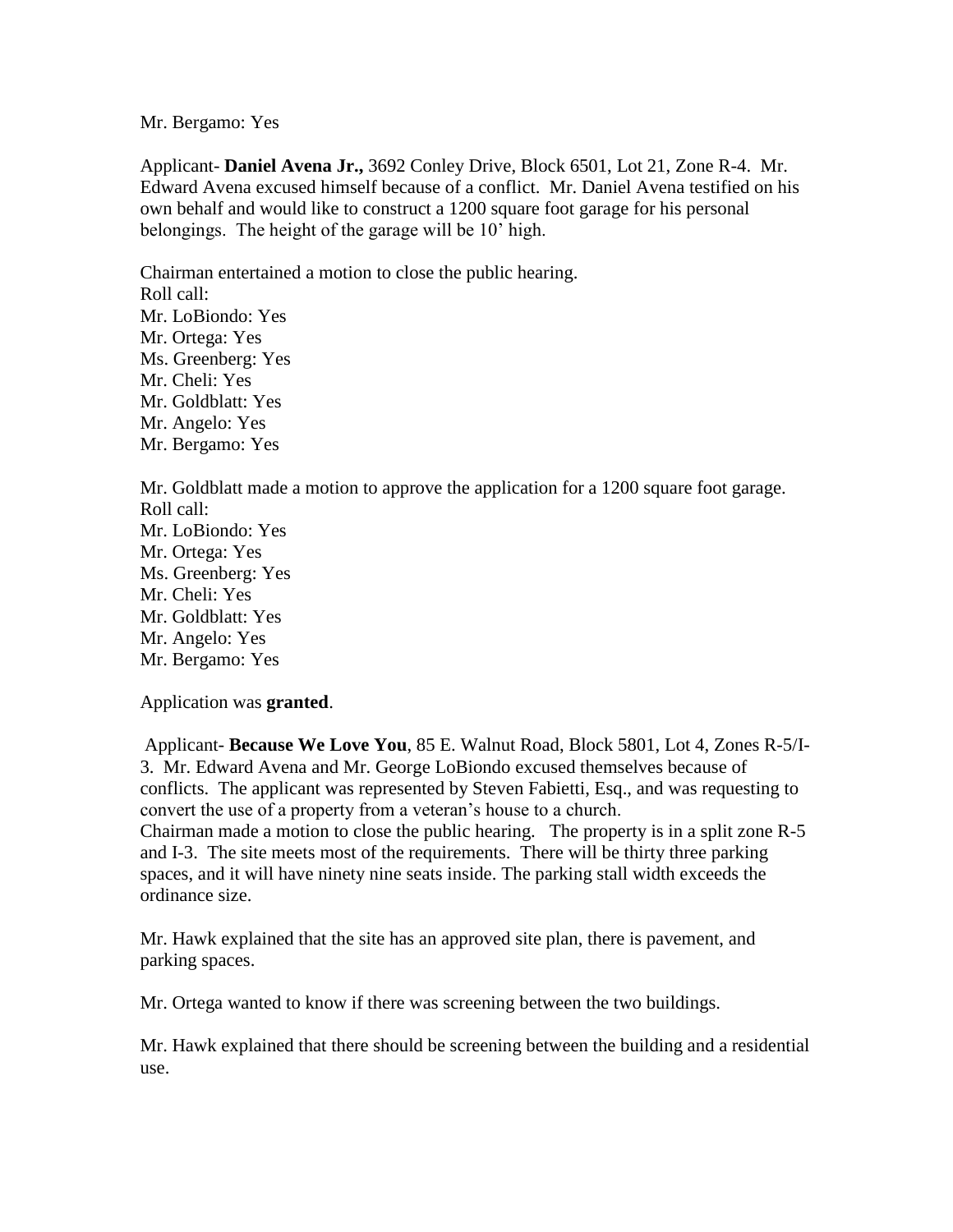Mr. Fabietti stated that they would comply and wanted to know which side needed screening.

Mr. DiDomenico explained that all sides with residential homes should be screened.

Mr. Fabietti asked if only the depth of the currently improved portion of the property could be screened and not the rear portion.

Mr. Bergamo explained that it was acceptable. He also wanted to know the schedule for services.

Mr. Jeffrey Perez, president of the corporation, testified on behalf of the church. He explained that the services would be on Sunday, Tuesday, Thursdays, and sometimes Fridays. It will strictly be for church services only.

Roll call: Mr. Ortega: Yes Ms. Greenberg: Yes Mr. Cheli: Yes Mr. Goldblatt: Yes Mr. Angelo: Yes Mr. Bergamo: Yes

Mr. Angelo made a motion to approve the application. Roll Call: Mr. Ortega: Yes Ms. Greenberg: Yes Mr. Cheli: Yes Mr. Goldblatt: Yes Mr. Angelo: Yes Mr. Bergamo: Yes

Application was **granted.**

Applicant- **Angel Alicea,** 534 Harvard Street, Block 2314, Lot 1, Zone I-2. THe applicant was represented by Sheldon Schulman, Esq., and was requesting a use variance for an automobile garage. The property is in an I-2 zone for commercial uses. They also requested a waiver to a site plan. The building is 22' to the sidewalk and 32' to the curb.

Mr. Hawk explained that the parking should be on asphalt. He also indicated that the proposed front parking was with in city right of way and that is not acceptable.

Mr. Schulman explained that the property is very large.

Mr. Bergamo wanted to know if it was a body or auto repair shop.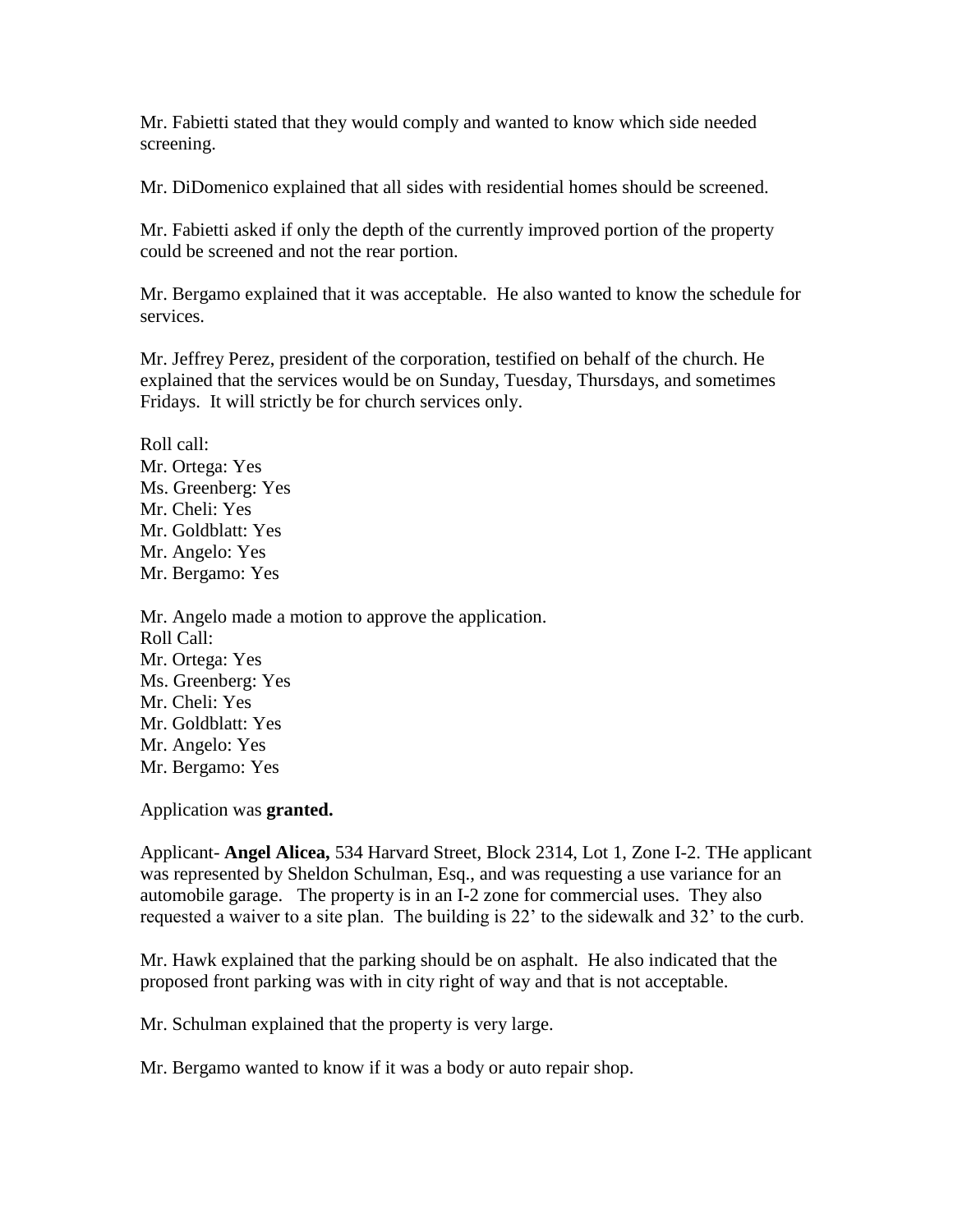Mr. Alicea testified on his own behalf and explained that it would be a body shop with no painting.

Mr. Bergamo explained that the area could easily be filled with cars.

Mr. Alicea stated that fifteen cars could be parked inside the garage. Customer and employee parking would be within the fenced area.

Mr. Bergamo explained bout having previous problems in the past with storage of vehicles. He wanted to know how many employees would be present.

Mr. Alicea explained that there are two employees and himself. Eventually there would be up to four employees. The hours of operations would be 8am-5pm, Monday-Friday. There would be a half a day on Saturday.

Mr. Hawk explained that a site plan would show a layout for the parking.

There were many objectors that testified against the application. Abner Allan did not like the location because of the residential street. He also stated that there were a lot of things happening on that property and did not seem right. Anthony Williams lives two houses from the building. He explained that there is a lot of traffic, and they are very noisy at all hours. Sergio Contos explained that it was a quiet street, and there are 20-25 cars parked on the property. He wants peace and quiet for his family.

Chair made a motion to close the public hearing. Roll call: Mr. LoBiondo: Yes Mr. Avena: Yes Mr. Ortega: Yes Mr. Cheli: Yes Mr. Goldblatt: Yes Mr. Angelo: Yes Mr. Bergamo: Yes

Mr. Ortega made a motion to deny the application. Roll Call: Mr. LoBiondo: Yes Mr. Avena: Yes Mr. Ortega: Yes Mr. Cheli: Yes Mr. Goldblatt: Yes Mr. Angelo: Yes Mr. Bergamo: Yes

Application was **denied.**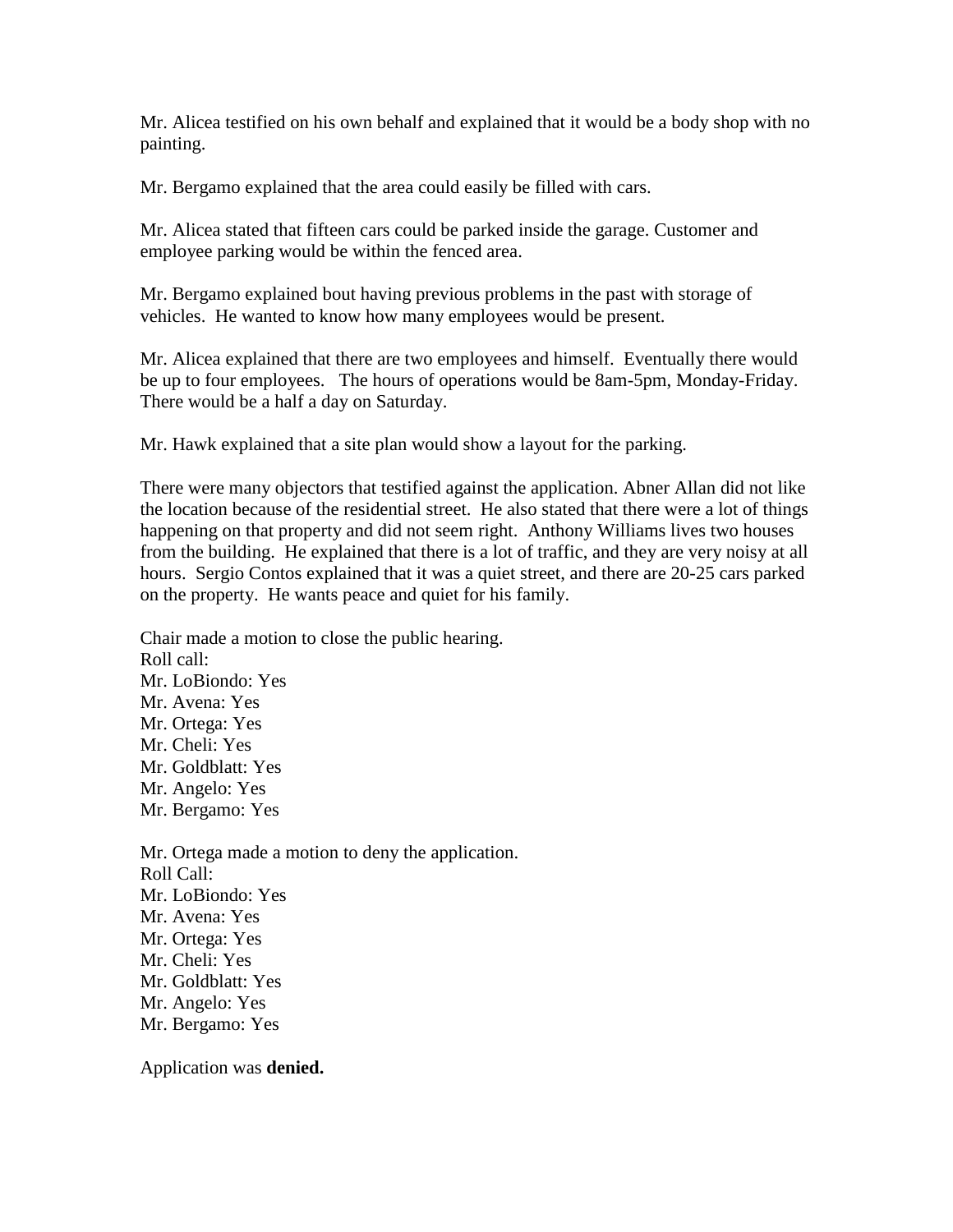Applicant-**Michael Brosh,** 773 S. Seventh Street, Block 4906, Lot 24, Zone R-3. Mr. Angelo excused himself because of a conflict. +The applicant testified on his own behalf and is requesting relief from COAH and explained the city's obligations to satisfy it.

Mr. Bergamo explained that the applicant wants relief from COAH, but that is what he asked for. It is not an issue whether the city has met the criteria or not.

Mr. DiDomenico told him that he should explain only the special reason and why it should be lifted.

Mr. Ortega wanted to know if he did his homework before applying.

Mr. Brosh explained that it was a bad business deal, and he is having a difficult time following through with COAH. He was ill advised by a partner and did not know what COAH was about. His partner left him with all of the obligations.

Mr. Bergamo explained that it was a bad business decision, and the board cannot make a determination on money. His approval was based on the dwelling being under COAH.

Mr. Finley explained that Mr. Brosh did obtain a temporary CO but it has expired.

Mr. Brosh explained that he needs relief to receive a CO and put the property into compliance. He could amend the deed restriction to HUD. There are two low income families currently living on the property.

Ms. Hicks testified and gave information regarding COAH to the board, and it would not be beneficial to the city.

Mr. Brosh explained that he is trying to make things right, and obtaining the CO that he needs.

Chair made a motion to close the public hearing. Roll call: Mr. LoBiondo: Yes Mr. Avena: Yes Ms. Greenberg: Yes Mr. Cheli: Yes Mr. Goldblatt: Yes Mr. Ortega: Yes Mr. Bergamo: Yes Mr. Angelo made a motion to deny the application.

Mr. LoBiondo: Yes Mr. Avena: No Ms. Greenberg: Yes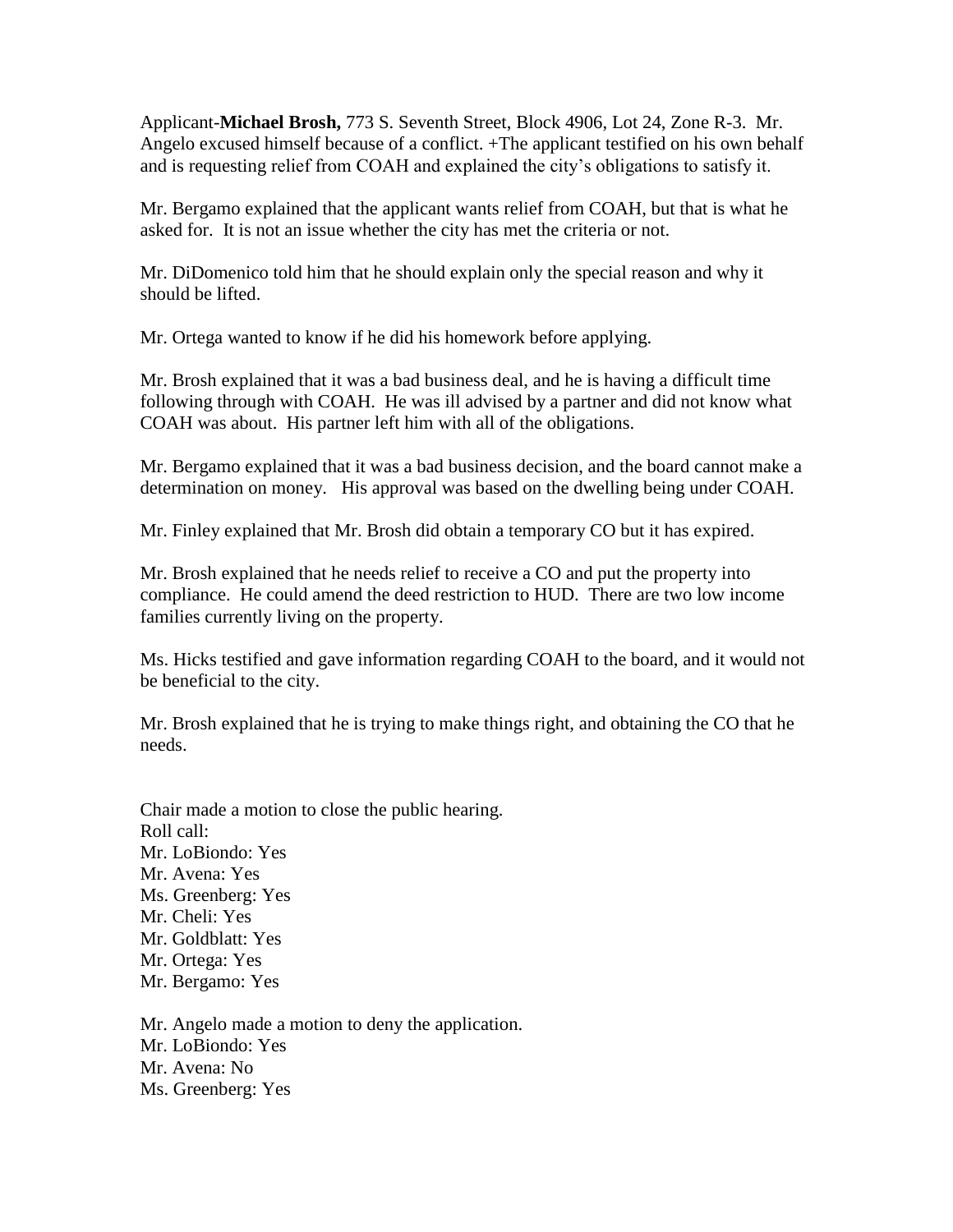Mr. Cheli: Yes Mr. Goldblatt: Yes Mr. Ortega: Yes Mr. Bergamo: Yes

Application was **denied**.

Applicant-**Danza-Delsea Group of Vineland, LLC,** 3070 S. Delsea Drive, Block 7001, Lot 24, Zones B-3/IN-1. The applicant was represented by Michael Gruccio, Esq., and this is a continuation from January 18, 2012 for a use variance. Mr. Ortega excused himself because of a conflict. Mr. Edward Avena was not in attendance at the January 18, 2012 meeting, but he did listen to the tapes and signed a certification.

The January meeting included testimony by Mr. Nardelli and Mr. Mosley. The hearing ended with Mr. Crane's testimony. Some of the board members indicated that they would have preferred to see a second means of egress to this site. The applicant reached out to the property owners and the immediate proximity to the site including the hospital to determine if there was a means to a second access. A second means of egress has not been achieved, and those negotiations were unsuccessful.

Mr. William Crane, Professional Planner, continued his testimony. The site is located along south Delsea Drive between Sherman Avenue and College Drive. The site fronts on Delsea Drive and 3300' deep. It is in a split zone, and the front portion is B-3. They are proposing retail uses for that portion. The relief being sought is for the rear portion in IN-1 zone 2,000' long. They are proposing192 one and two bedroom townhouse units. There are two special reasons. First, would be providing sufficient space in an appropriate location for a variety of uses including residential. The second is that it promotes the general welfare. The residential units will provide housing for the hospital and the college located nearby. There is a need for housing units in that area. The three uses listed in that zone are assisted living units, residential treatment center, and a college dormitory. Mr. Crane read a section of the master plan.

Mr. Hawk explained that the units are being identified as townhomes however, they are actually multi-level apartments.

Mr. Nathan Mosley, Traffic Engineer, testified on behalf of the applicant. He performed a traffic study of the site. There is more than enough capacity on College Drive and Delsea Drive. There is 50-85% of traffic during peak hours. The study compared permitted uses in that zone. The residential traffic is less than half of what is being generated by this site. The residential outbound movements has a total of 45 and 50 movements during the critical PM and Saturday peak hours on Delsea Drive. It is a minor generator. Complying with RSIS, once you exceed a certain amount of trips, a boulevard entrance should be constructed for outbound and inbound traffic.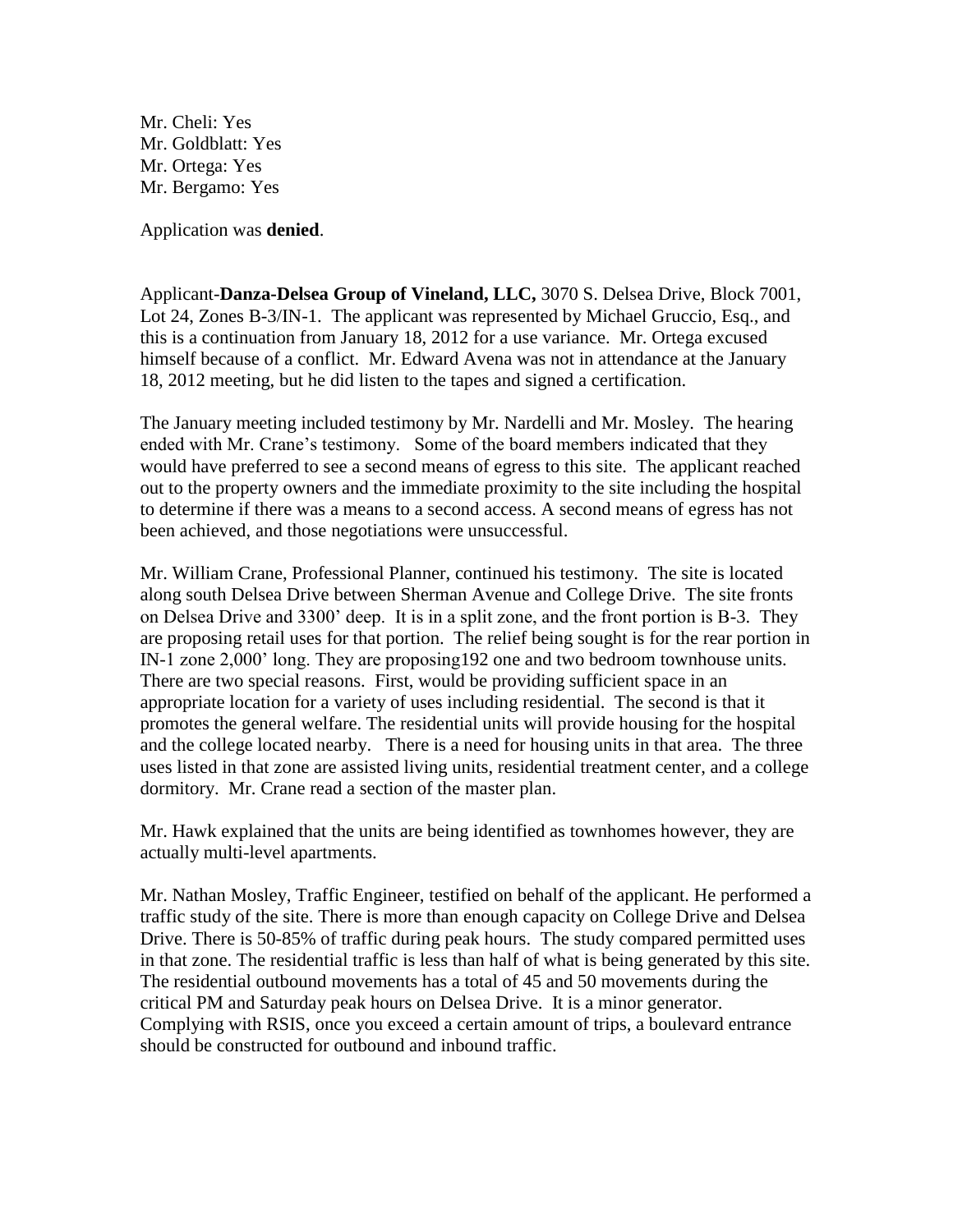Mr. Bergamo expressed that Delsea Drive has terrible traffic and it would be difficult to use this roadway during peak times.

Mr. Mosley explained that the study was done in November.

Mr. Bergamo wanted to know how many vehicles would be entering and exiting the property.

Mr. Mosley explained that approximately 600 vehicles in a 24 hour period would be entering and exiting.

Mr. Maillet explained that the school buses do not go on to sites to pick up children. They would be stopping on the road.

Mr. Mosley stated that school buses typically are on the road in the early mornings and in the afternoon.

Clare Sapienza-Eck, South Jersey Hospital, testified on behalf of the applicant. She supports the project. They have a residency program, and it will be ideal for the students of the hospital. They often have a difficult time finding placement for a home.

John Pitcher, Cumberland County College, supports the application. Many employment positions are turned down because of housing placement. It will be beneficial to the college.

Ms. Hicks, City Supervising Planner, testified in objection of the application. There have been projects approved and eight have stalled. 32% of housing units are rental units, 400 units in the city are vacant. There is a large stock of rentals available in the area. She has worked for the city for 24 years, and she has never been before the board. The last master plan in 2008, zoned LIC, light industrial commercial. They cannot allow residential, exclusively commercial and industrial. Time will come to develop with a better economy. Residential was considered nursing homes, and places accessory to them or limited to them. Hopefully the board has a vision and is patient for the economy to pick up.

Mr. LoBiondo wanted to know how Ms. Hicks was testifying.

Ms. Hicks explained that she was authorized by her superiors.

Mr. Gruccio wanted to know the names of her superiors.

Ms. Hicks stated that Mr. Brian Myers and Mayor Romano were her superiors.

Mr. Hawk explained that the area proposed to be developed is better suited for institutional and commercial uses. Residential development can occur in a large portion of the city. The area of the city zoned for institutional uses is very small and therefore